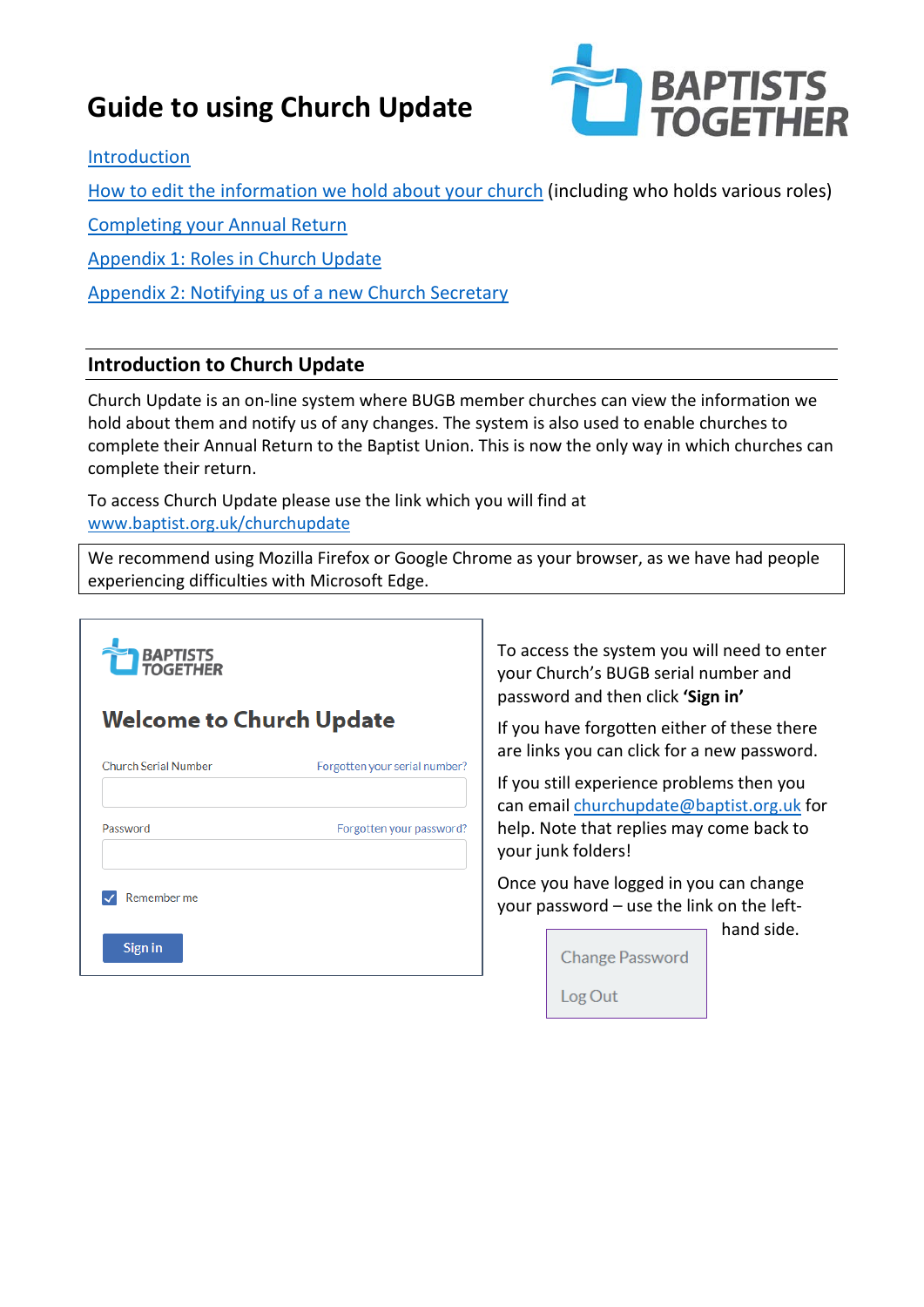## **How to edit the information we hold about your church**

- Logging in will take you to the **Church Info** section which will look something like this.
- If anything needs amending here use the relevant 'Edit' button on the right, make the change and click Confirm (or Cancel to exit without making any changes)
- Please note that you are unable to edit the name of your church. If this is incorrect, please email [churchupdate@baptist.org.uk](mailto:churchupdate@baptist.org.uk) to let us know.

| Wallingford<br><b>Baptist Church</b> | <b>Church Info</b>     |                                                     |                      |
|--------------------------------------|------------------------|-----------------------------------------------------|----------------------|
|                                      |                        | View and edit all the information about your church |                      |
| Church Info                          | <b>Church Contacts</b> |                                                     | <b>Edit contacts</b> |
| People                               | Office Telephone       | 01491839904                                         |                      |
| Annual Return                        | Email Address          | info@wallingfordbaptist.co.uk                       |                      |
| <b>PENDING SUBMISSION</b>            | Website                | www.wallingfordbaptist.co.uk                        |                      |
| Change Password                      | <b>Church Address</b>  |                                                     |                      |
| Log Out                              |                        |                                                     | Edit address         |
|                                      | Address                | <b>Thames Street</b>                                |                      |
| Guide to Church Update               |                        | WALLINGFORD                                         |                      |
| Contact Us                           |                        | Oxfordshire                                         |                      |
| Privary & Conkies                    | Postcode               | OX100BH                                             |                      |

- Now move to the **People** section using the link on the left-hand side. If you are using a tablet or phone this may appear as a menu icon on the top right next to your church name. When you click on the item it may / will be highlighted.
- This is where you tell us about changes to people in key roles. The roles we need to know about are as follows:

Minister (including Lay Pastor and Minister-in-Training) Church Secretary/Main Contact \*\* Church Treasurer \*\* Safeguarding Trustee Designated Person for Safeguarding (DPS) Children's Worker, Families Worker, Youth Worker (paid roles only)

*[For an explanation of what we mean by these roles please see [Appendix](#page-4-0) [1\]](#page-4-0).*

| Church Info   |  |  |
|---------------|--|--|
| People        |  |  |
| Annual Return |  |  |

\*\*You will need to have someone listed in both these roles in order to submit your return/update.

When you want to change a role, you MUST first add the new person. Each person is unique in the database, and it is the role which is added or removed from the individual. You cannot change the person's name who currently holds that role.

To view the information, we hold about each person click  $\sqrt{\frac{V}{V}}$  under their name.

To edit their address or other contact details please use the relevant 'Edit' button on the right, make the change and click Confirm (or Cancel to exit without making any changes). Please note that the contact details include the field 'letter salutation' – This is the name you would like us to use as the normal way of addressing that person. Please do NOT leave this field blank even if this is the same as their name.

To let us know that one of these people is no longer in the role listed Click 'Edit Role' and then 'No longer in this role'. You will be asked to provide the date when the role ended. You are also asked if this person is taking on another role – click 'Yes' or 'No' as appropriate. If 'Yes' you will then be taken to the 'Add Role' option (see next point)

To let us know that one of the people listed has a new role, click 'Edit Role' and 'Add New Role'. Choose the appropriate role from the Dropdown list and give their start-date

To add someone who is not currently listed click 'Add New Person'; fill in the relevant fields and make sure you add their role(s)

**Add New Person**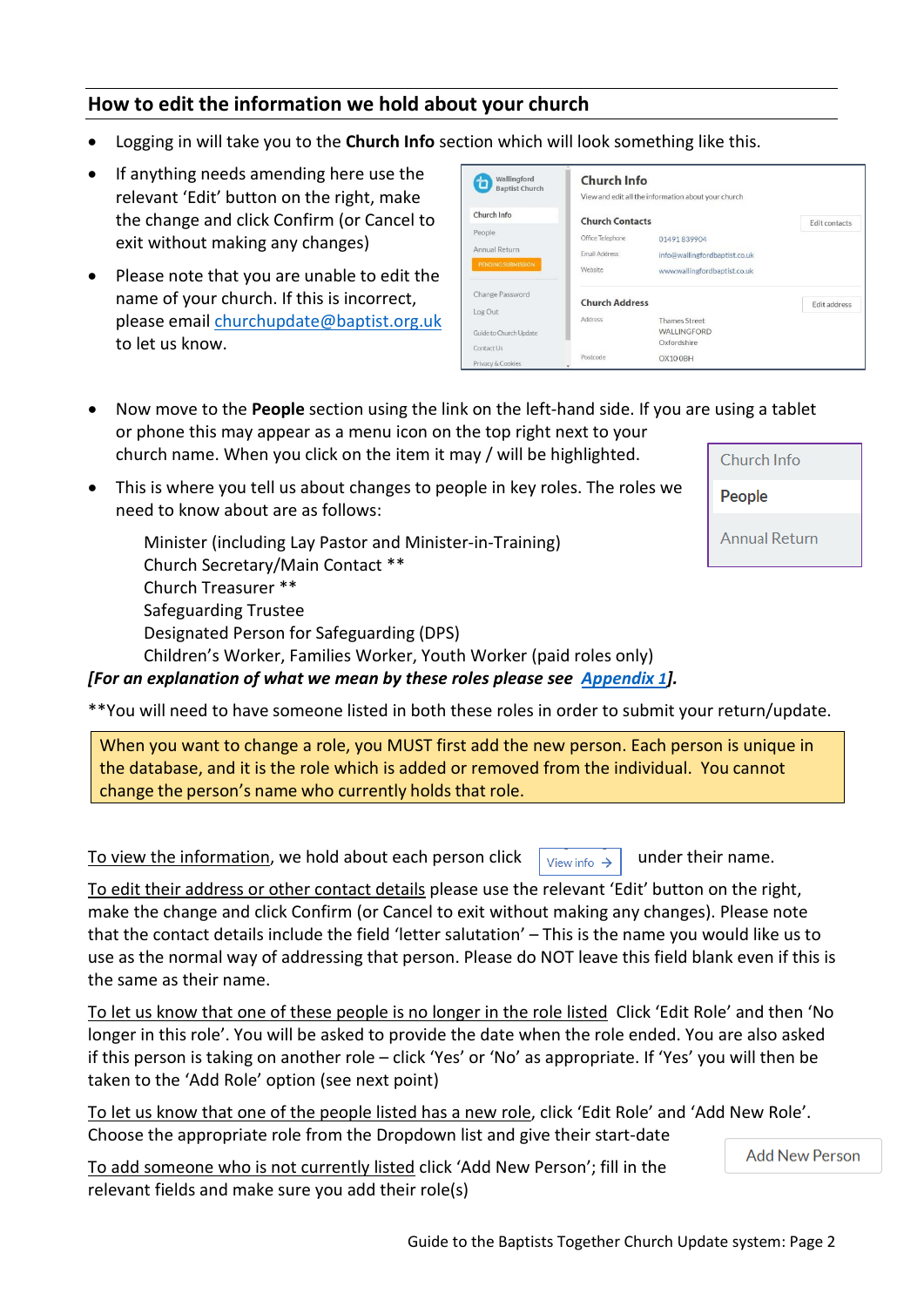**You must have someone listed as 'Church Secretary / Main Contact'** You will not be able to confirm your changes if you do not. The system will not allow you not to have someone listed in this role.

If you need to change the person who is Church Secretary/Main contact you will need to add the new person BEFORE you can 'remove' the existing person from this role. [\[Appendix 2](#page-5-0) takes you through this process step-by-step] You will also need to follow the same process for changing the person who is the Church Treasurer.

To go back to the main people page, click the arrow next to the person's name

When finished click 'Confirm'.

To cancel click 'Cancel' under 'Add new person' (top left)

# <span id="page-2-0"></span>**Completing your Annual Return**

In "Annual Returns" season (in 2021 from 22 $^{nd}$  November to 31<sup>st</sup> January) the option to complete your Annual Return will become visible. Access this from the menu on the left-hand side.



On this page you will be told how much you have completed and how long you have before the system closes.

On this page you are also able to view the statistics we hold from previous years.

|                     | Open 0% complete • Closes in 23 days |
|---------------------|--------------------------------------|
| Begin annual return |                                      |

Click **Begin annual return** to get started!

*If you have started and saved this, the box will say Continue Annual Return*

There are two sections of figures – **Statistics & Membership** and **Attendance** – which you need to work through in this order. You should be able to view the previous year' figures and there are pop-up boxes which explain what we are looking for.

Follow the instructions on the page but make sure you complete every box. If you need to enter a "0" that is acceptable, but you will not be able to leave a box empty.

### **Statistics & Membership**

You should provide us with the relevant figures as near to **31 December** as possible**.** The figures we currently hold in our database for your church are shown in brackets. Note that if you have not completed an Annual Return for some time these figures may be rather out-of-date. Just click in each box and add the right figures. Please note that the fields in this section will only accept numbers.

IMPORTANT: Please do this even if the figures haven't changed from those shown.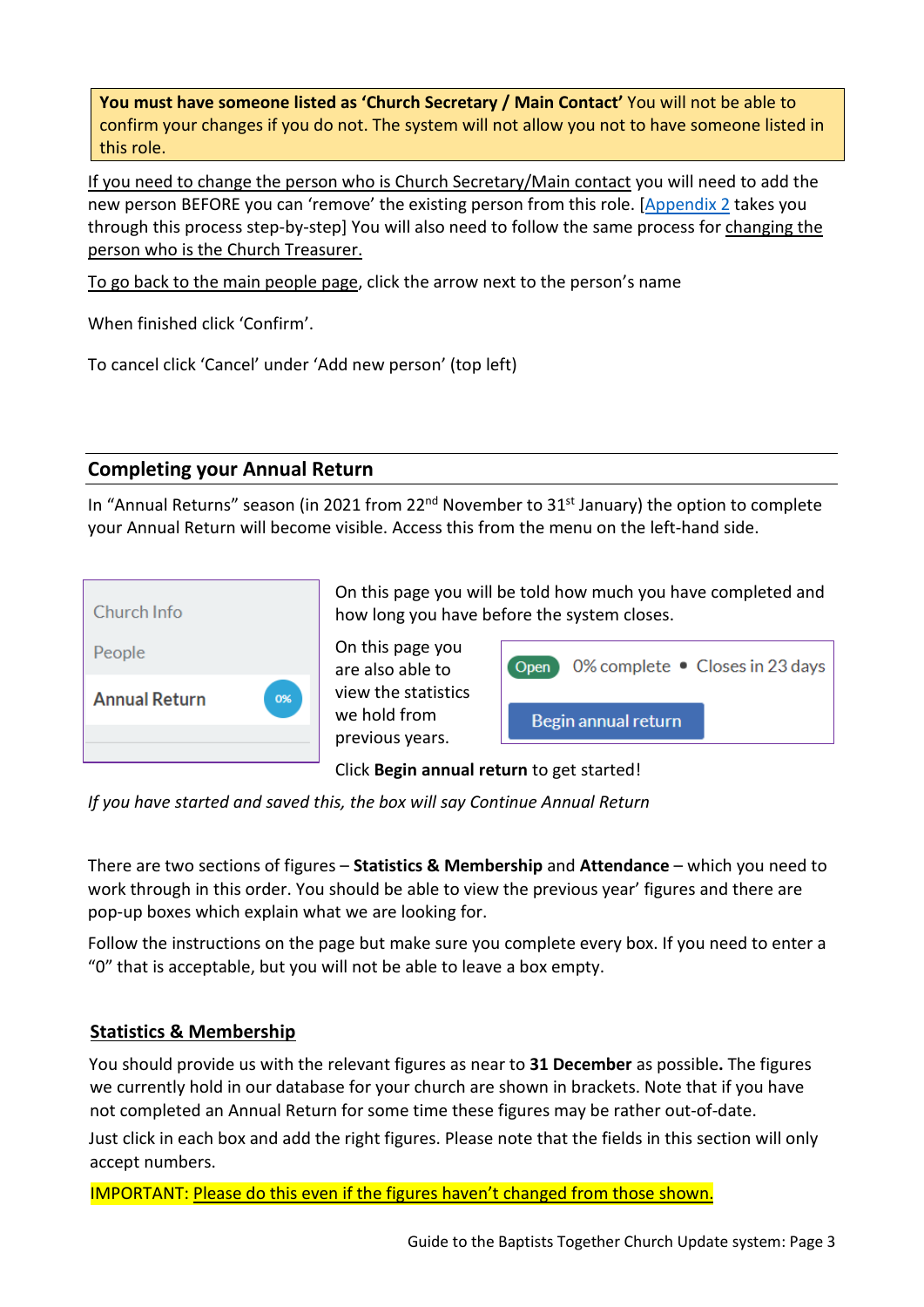**Number of children / number of young people /number of adults:** Please give the number of children/young people/adults with whom the church has regular contact through church organised activities on Sundays **and** mid-week - e.g. Sunday school, uniformed organisations, youth clubs, Drop-in centres, Seniors Groups etc, whether in person or on-line. Please note that the ages given are a guide and are not prescriptive.

Please note that the 'number of adults' figure should include your church members as well as any others who attend Sunday services and/or weekday activities on a regular basis both in person and on-line.

**Baptisms:** This is the number of Believers Baptisms which took place in the last calendar year

If you are **an ecumenical church (LEP)** please put the total number of members in 'Total LEP membership' and the number of Baptist members in 'Church Members'. In some LEPs these figures will be the same as all members are seen as members of all the participating denominations.

### **Attendance**

Please provide us with figures showing your **current average attendance at your main weekly service of worship – both in person and on-line.** Just click in each box and add the right figures. Please note the fields in this section will only accept numbers.

We will leave you to decide how you work these figures out. For example, you could choose a 'normal' service and count all those who attend that day, or you could work out the average over two or more weeks – or you may have your own method!

#### **Review**

The third stage is the 'Review' stage which given you the opportunity to review (and edit if necessary) all the information we hold for your church.

At the bottom of the page is the **Submit Annual Return** button which you need to click in order to submit the return to us.

Please do remember to do this. Every year we have to chase churches who have filled in all the figures but who have not **submitted** their Annual Return to us!

And this year, 2021, after 18 months of disruption, we are very keen to understand how our churches are doing.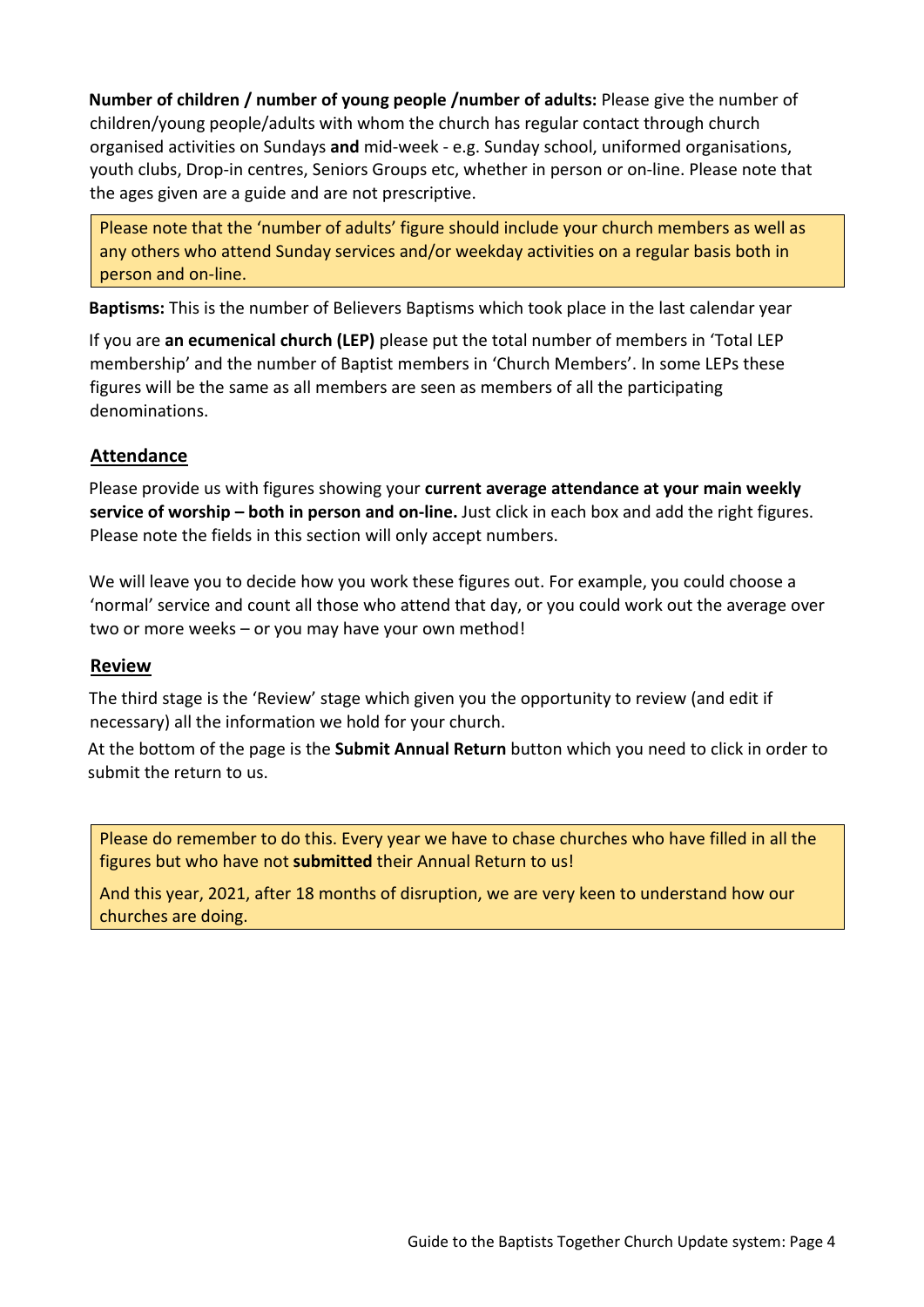# <span id="page-4-0"></span>**Appendix 1: Roles in Church Update**

#### **Church Secretary/Main Contact:**

This should be the main (admin) contact person for your church (usually the Church Secretary) irrespective of their actual title.

You **must** have someone listed in this role in order to submit your return.

#### **Church Treasurer**

The key person to contact regarding church finances. You **must** have someone listed in this role in order to submit your return even if it is 'The Church Treasurer' at the church address.

**Minister Lay Pastor Minister-in-Training Non-Baptist Minister Pioneer Minister**

This is the person/people who have been formally appointed as Ministers or lay-pastors of your church. If your Minister is from a different denomination (because you are an Ecumenical Church) please use 'Non-Baptist Minister'

#### **Moderator**

This is only if you have appointed a Moderator to help you during a time of Pastoral Vacancy.

#### **Safeguarding Trustee**

The member of your Trustee Group (e.g. Diaconate) with overall responsibility for Safeguarding issues in your church.

**DPS** (Designated Person for Safeguarding) The person (or people) who takes the lead on Safeguarding for the church.

# **Children's Worker**

# **Families Worker**

## **Youth Worker**

Please note that we only want to know about those people appointed to one or more of these roles in a PAID capacity. If someone is employed in a role which covers more than one of these (e.g. Children and Families Worker) please add them in both (or all three) of these roles.

Please note that people in your church who are in other roles (or are volunteer workers) are no less important – it's just that we don't currently need to know about them. Under Data Protection legislation we should only collect personal information we actually need.

You will not be able to change details for DBS Verifiers. **To notify us of changes to DBS Verifiers** please continue to use the online form at [www.baptist.org.uk/dbsverifierchanges](http://www.baptist.org.uk/dbsverifierchanges)